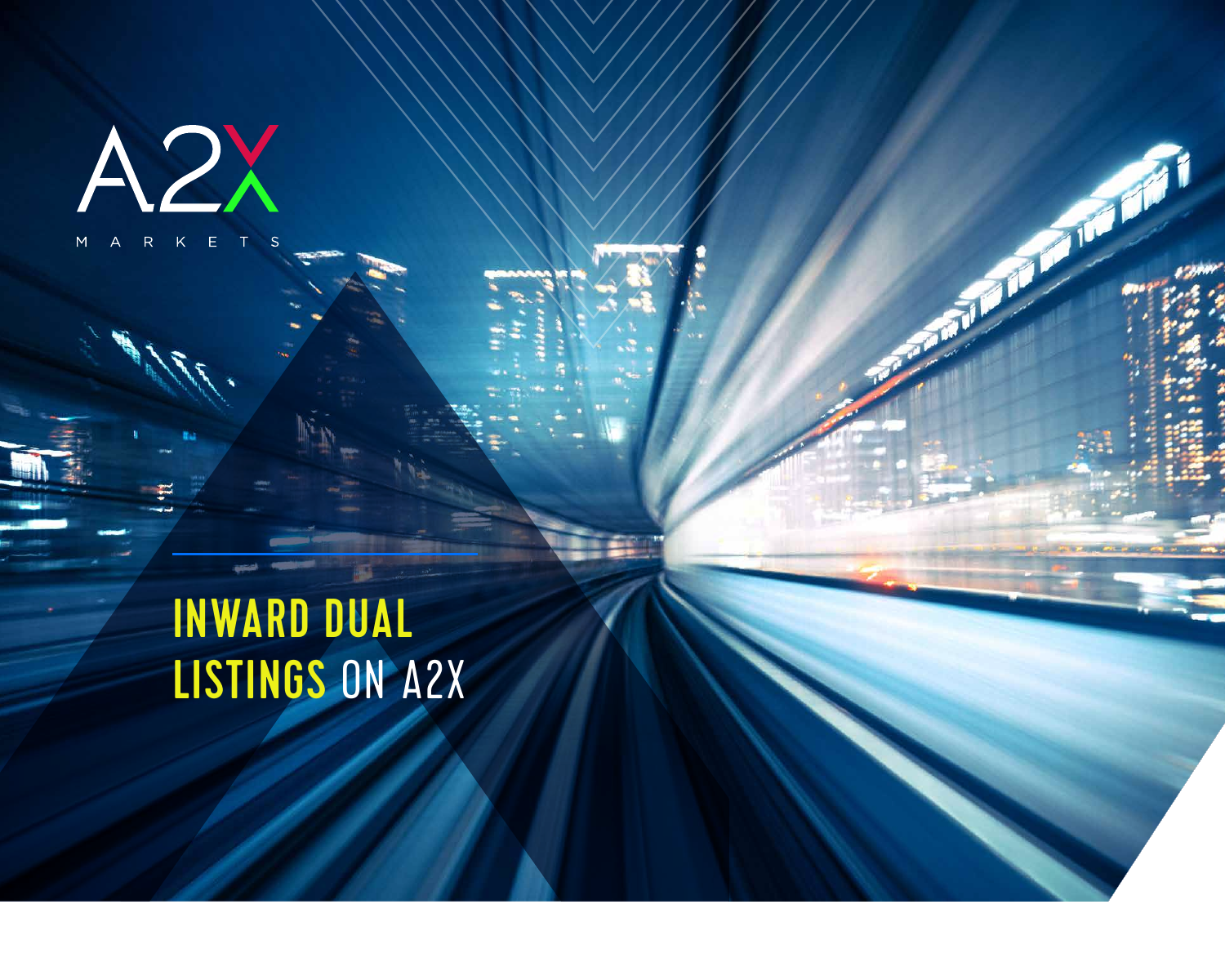

HOW DO I APPLY FOR<br>A SECONDARY LISTING?

## THE OPPORTUNITY

A2X is now able to offer the listing of shares of international companies, to be uniquely available to be traded on our platform in South Africa.

Listing shares with a primary listing on another external exchange is consistent with the A2X model of secondary listing and trading shares that have a primary listing on another recognised exchange.

CONTACT US CONTACT US



WHY HAVE A<br>SECONDARY LISTING?





A2X's exchange licence was extended in 2020 to allow us to **secondary list companies that have a listing on an exchange located outside of South Africa.**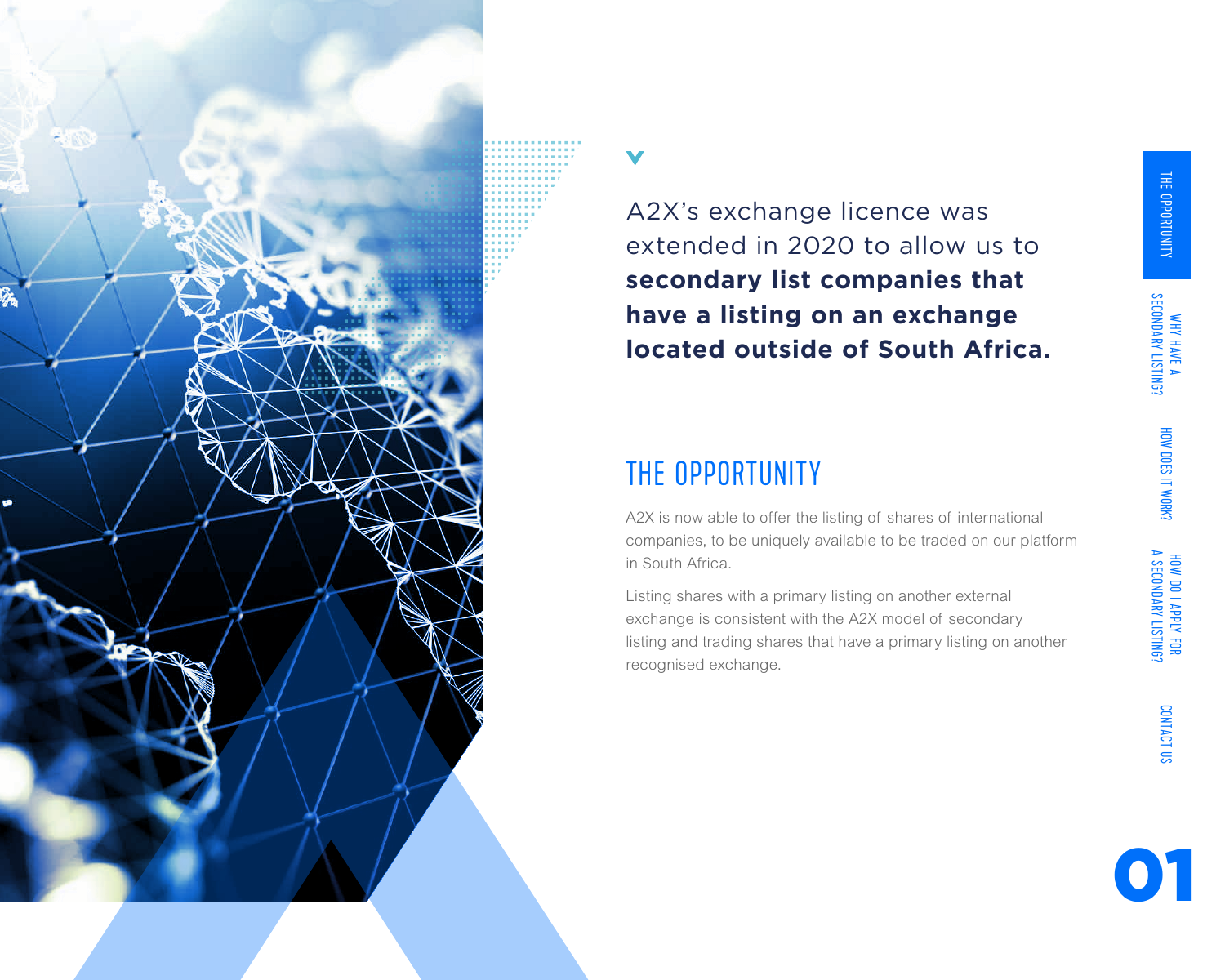

### WHY HAVE A SECONDARY LISTING  $\blacktriangleright$ ON A2X?

Secondary listing of securities, listed on an external exchange, on A2X will provide companies listed in other jurisdictions with the opportunity to:

- **»** access an additional pool of capital in the South African market; and
- **»** provide South African investors with the ability to access foreign investment opportunities in South African rand through trading on a low-cost venue with the consequent benefits, using the latest trading, clearing and cross market surveillance technology.











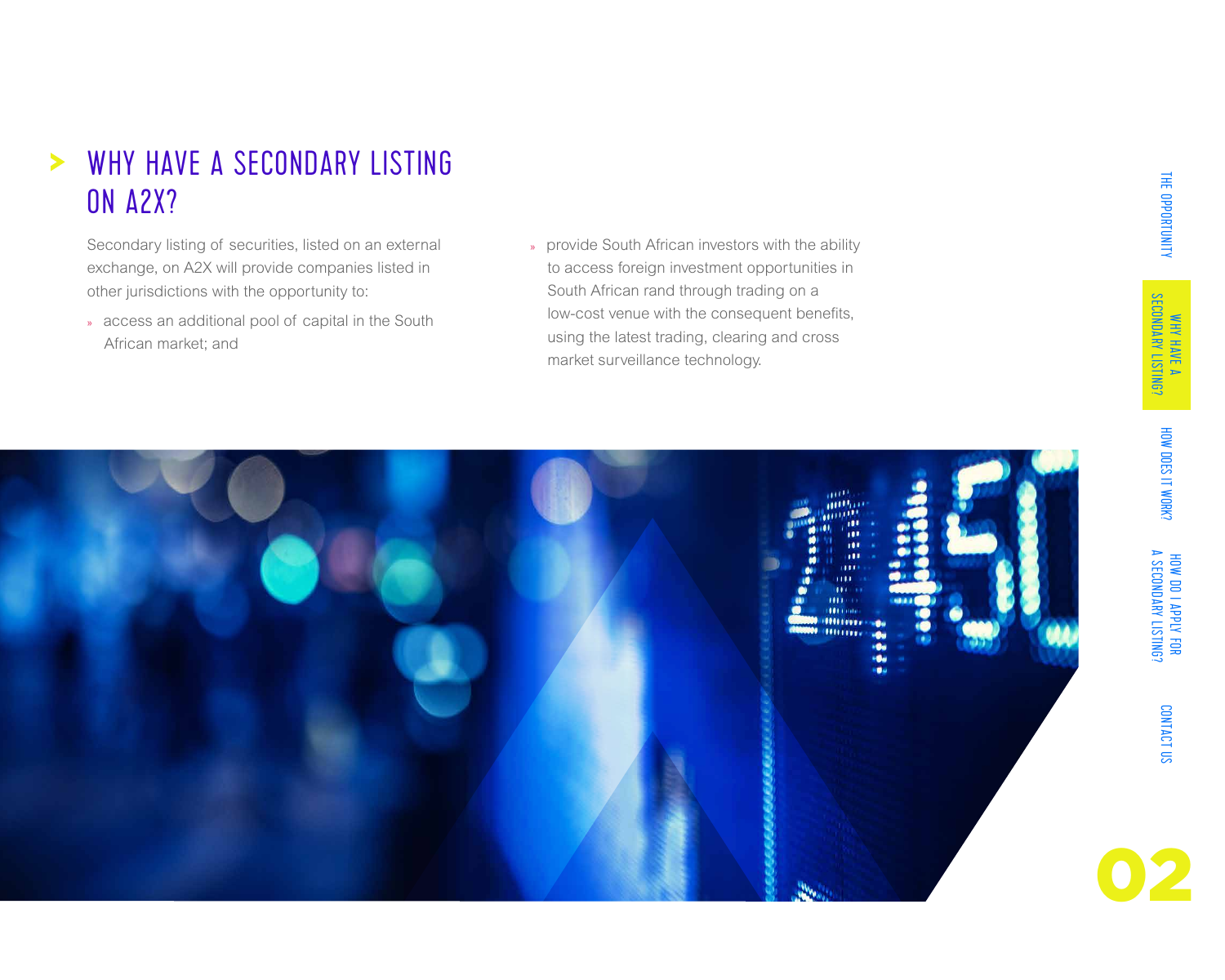



#### HOW DOES IT WORK?  $\blacktriangleright$

*To have a secondary listing on A2X:* 

- **»** the applicant company must have a primary listing on, and be in good standing with an exchange with listing requirements and regulation acceptable to A2X (host exchange), and be subject to the primary market regulation of the primary exchange;
- **»** the listing requirements of the host exchange will apply there are a small number of A2X specific requirements in respect of the listing application and delisting process;
- **»** the company needs a suitably qualified corporate adviser in South Africa (JSE sponsor, bank or professional adviser would be acceptable) to be the contact point locally;
- **»** the issuer must distribute a pre-listing statement to the market prior to listing which contains certain prescribed company information;
- **»** South African Reserve Bank exchange control approval is required.

CONTACT US CONTACT US

- **»** Currently we have identified the following exchanges as qualifying:
	- **»** The Australian Securities Exchange
	- **»** The London Stock Exchange
	- **»** The NYSE
	- **»** The Toronto Stock Exchange
	- **»** The Nasdaq Stock Market
	- **»** Euronext Amsterdam
	- **»** Euronext Brussels
	- **»** Luxembourg Stock Exchange and
	- **»** SIX Swiss Exchange
	- **»** The Sydney Stock Exchange.

THE OPPORTUNITY<br>The opportunity why have a secondary listing? THE OPPORTUNITY

WHY HAVE A<br>SECONDARY LISTING?

HOW DOES IT WORK?

HOW DO I APPLY FOR<br>A SECONDARY LISTING?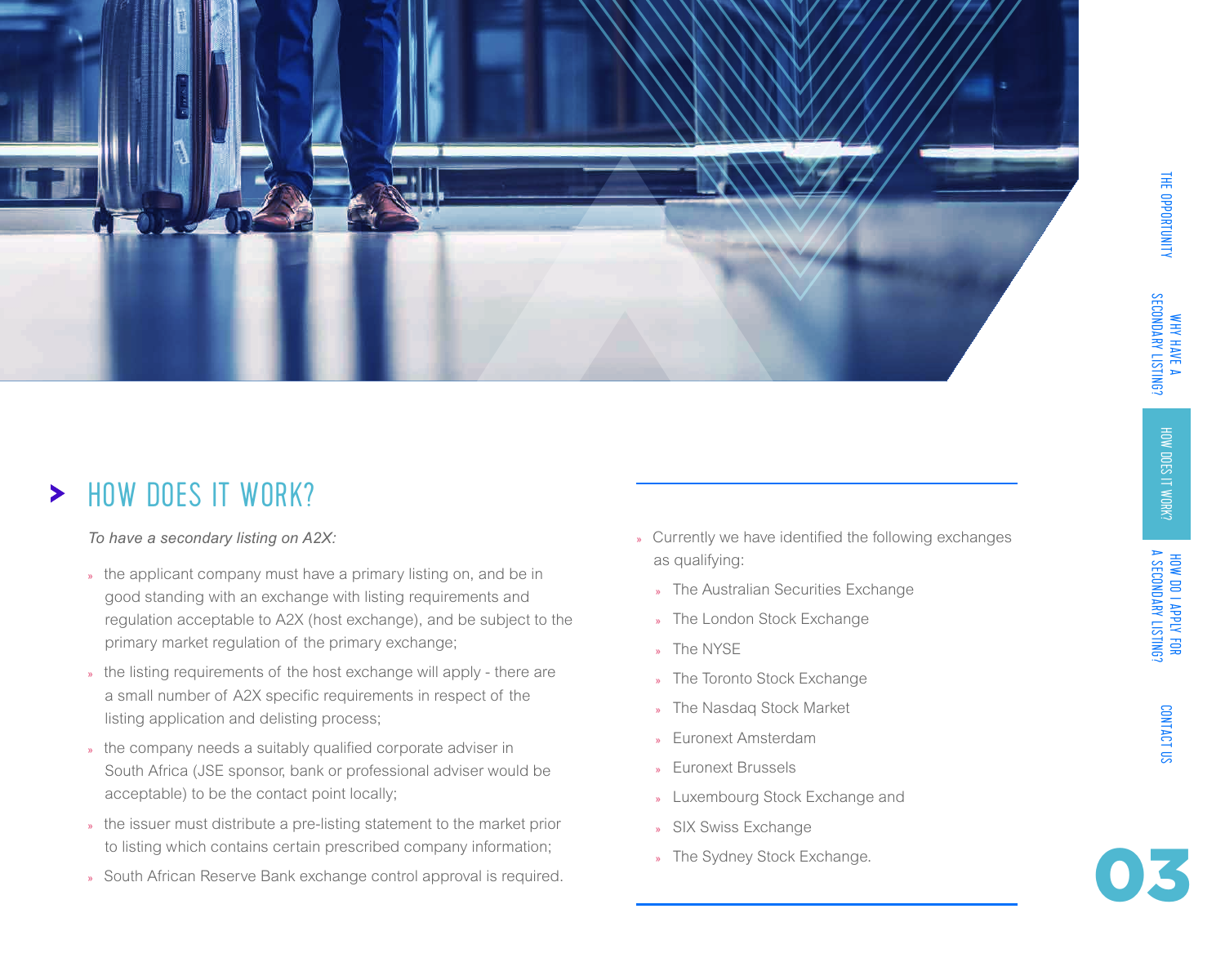

## HOW DOES IT WORK?

### *To remain listed on A2X:*

 $\blacktriangledown$ 

- **»** The company must advise A2X of timelines for any corporate actions so that A2X is in a position to process the corporate actions;
- **»** All regulatory announcements also need to be distributed through the A2X news service;
- **»** Sufficient shares must be available in South Africa to facilitate efficient clearing and settlement.

#### *To voluntarily delist from A2X:*

**»** South African shareholders must be dealt with fairly.

**\*\*\*\*\*\*\*\*\*\*\*\*\*** 





CONTACT US

CONTACT US

THE OPPORTUNITY<br>The opportunity why have a secondary listing? HOW DOES IT WORK?

WHY HAVE A<br>SECONDARY LISTING?

THE OPPORTUNITY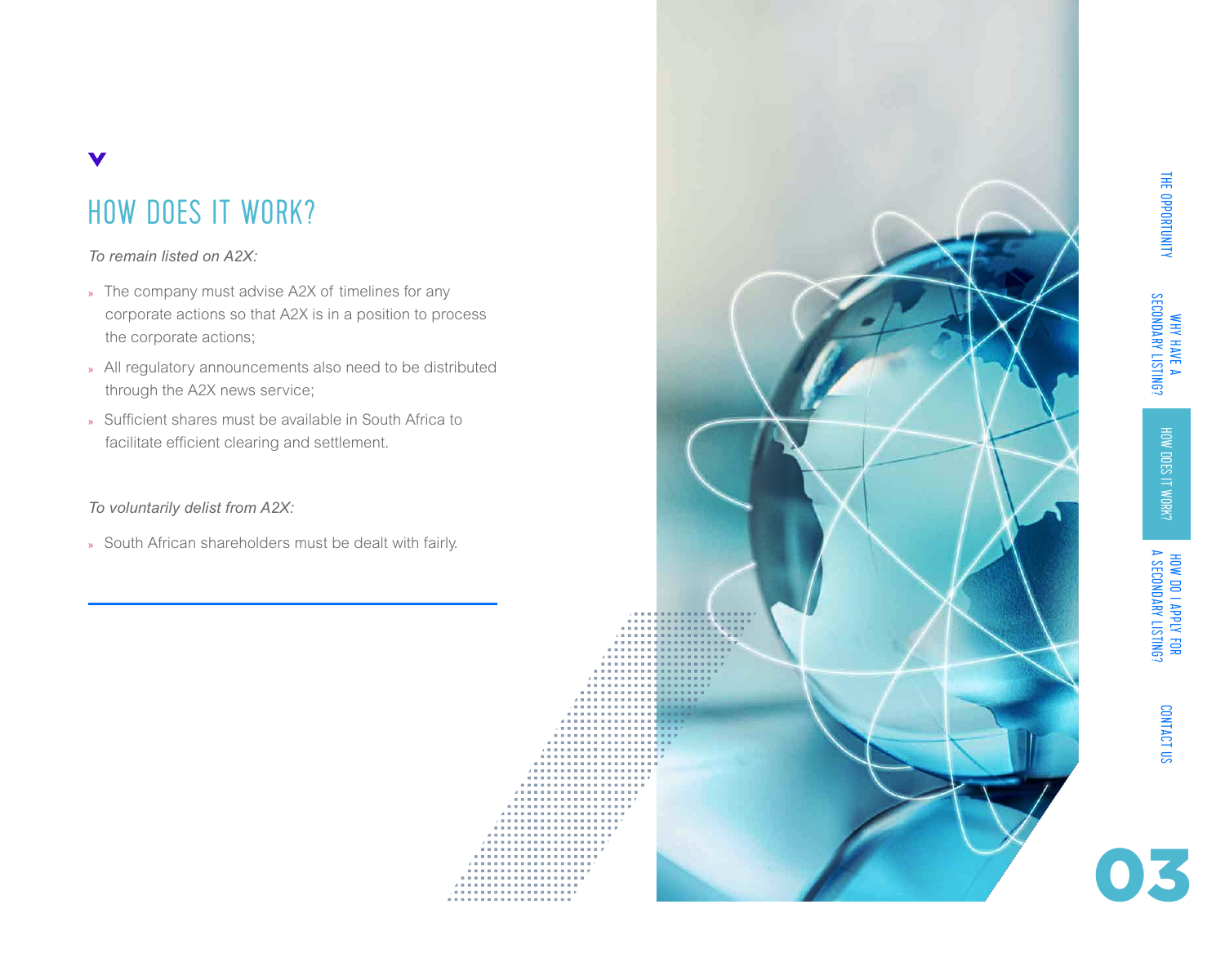



HOW TO APPLY FOR A SECONDARY LISTING ON A2X

### **Companies with a primary listing on a host exchange can list on A2X.**

Simply contact the A2X team who will guide you through the simple and swift listing process.

THE OPPORTUNITY THE OPPORTUNITY<br>The opportunity why have a secondary listing? WHY HAVE A<br>SECONDARY LISTING? HOW DOES IT WORK? HOW DO I APPLY FOR A SECONDARY LISTING?

- **»** There is no additional regulatory burden (your primary listing ensures that you are already compliant).
- **»** There is no cost to list on A2X or ongoing fees to be listed.
- **»** No risk to be listed on A2X.
- **»** There is no impact on your company's primary listing.
- **»** The secondary listing process is well established both in South Africa and internationally.